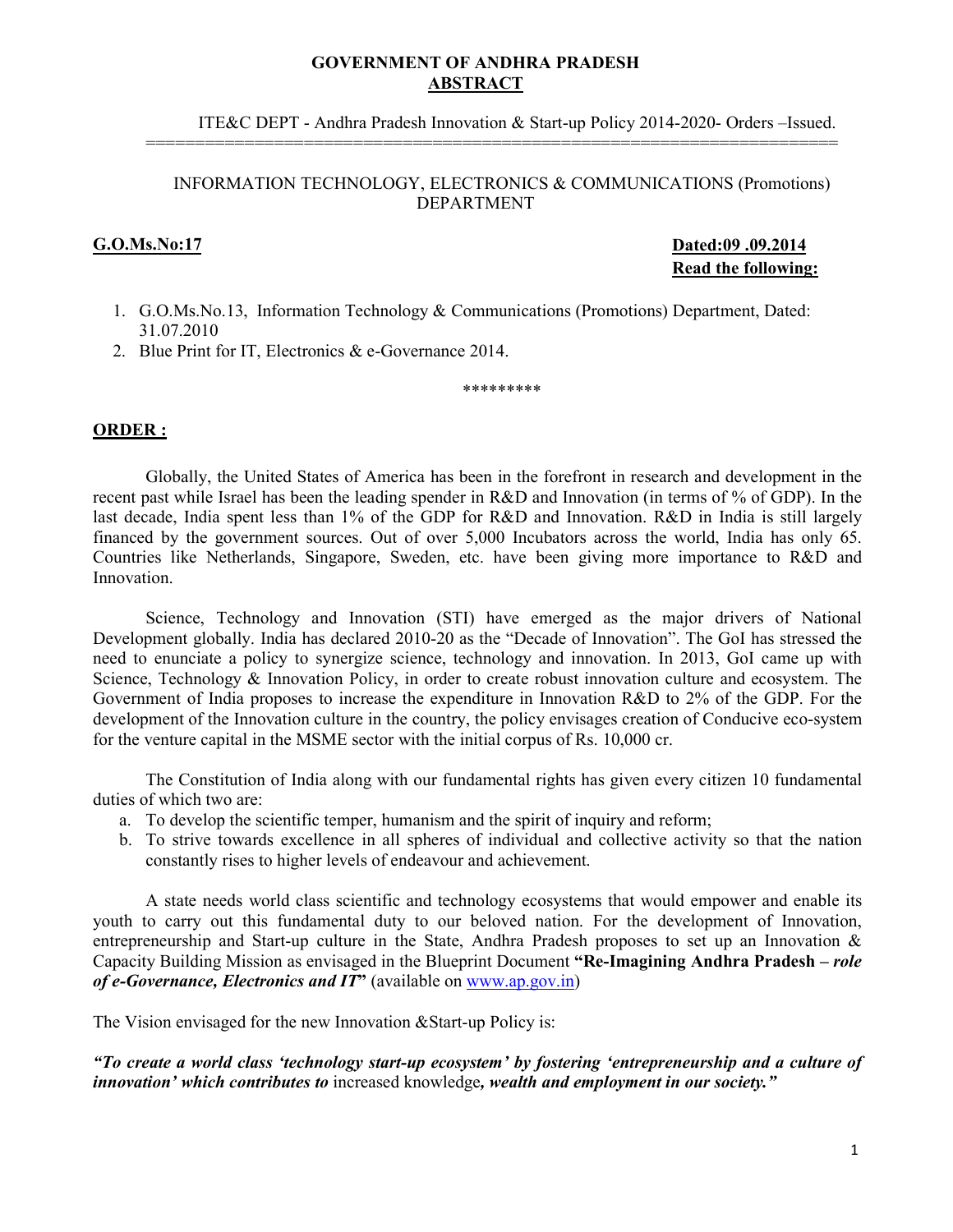The State of Andhra Pradesh shares a collective dream of a new India where new generation software products would be manufactured creating multiplier effects in growth of the state and nation, employment creation, and social transformation.

Through the Innovation and Start-up Policy, the government intends to create an ecosystem that produces an entrepreneur in every family. The targets laid out for the Andhra Pradesh through this Policy by June 30 2019 are:

- 100 Incubators / Accelerators to be established
- 5,000 Companies & Start Ups to be incubated
- 1 million sq ft of Incubation Space to be developed
- Venture Capital of Rs 1000 Cr to be mobilized for Innovation
- Foster Innovation Culture
- Create at least one home grown billion dollar technology start-up.

The Policy would have following Niche Themes as focus in the initial period:

- Internet of Things (IoT)
- 'IT for X' in the areas of Pharma, oil  $\&$  gas, urban management.
- Social Media, Mobility, Analytics and Cloud Computing (SMAC)
- Fables Semiconductors
- Animation & Gaming
- Entertainment
- Visual Effects
- Health and Fitness
- Automotive

Though the IT policy of the state would be the mother policy for the start ups in the sector, a specific policy on innovation would top up the efforts of the IT policy. The new policy for innovation would base itself on the Five pillars, namely, **Shared Infrastructure, Accelerators / Incubators, Human Capital, Funding** and above all, a system of **Good Governance (State Support)**. The efforts and activities to be taken up in these areas are listed below.

#### **1. Shared Infrastructure**:

The Government will endeavour to create world-class shared infrastructure for technology product Start-ups to operate at no cost and technology service Start-ups at nominal cost till the company achieves self-sufficiency.

- i. **Existing Models of Development:** The Government will encourage Host Institution of existing Technology Business Incubators (TBI's) for setting up their TBI's in the state to jump-start the Start-up ecosystem. Innovation and Capacity Building Mission would study the existing models of Incubation/ Start-up centres across the various locations and come up with recommendations on the facilities and shared infrastructure to be developed.
- ii. **Incubation Infrastructure Development Fund:** The Government shall develop physical incubation infrastructure through Public Private Partnerships. A New Incubation Infrastructure Development Fund will be setup under the Innovation Mission as a Revolving Fund that provides Conditional Grant for SPV's, promoted by Host Institute of TBI's and approved by NSTEDB, DST, GoI. The fund should be used for creation of Social Infrastructure in State of Andhra Pradesh for a full fledged Start-up Ecosystem, comparable with the best in the world, which has Incubation Facilities, Infrastructure for R&D Labs, Office Spaces, Small and Large Conference Rooms, Small Office Home Offices (SOHO), Residential Facilities like Hostels, Dormitories, 1-2-3 BHK's, Office Spaces for Skunk Works, Innovation Zones and other modern amenities. The SPV mechanism also has to have an Escrow Account jointly with a Leading Financial Institution into which the entire rent collected would be deposited. The operational cost of running the facility would be covered from the rent such as building maintenance.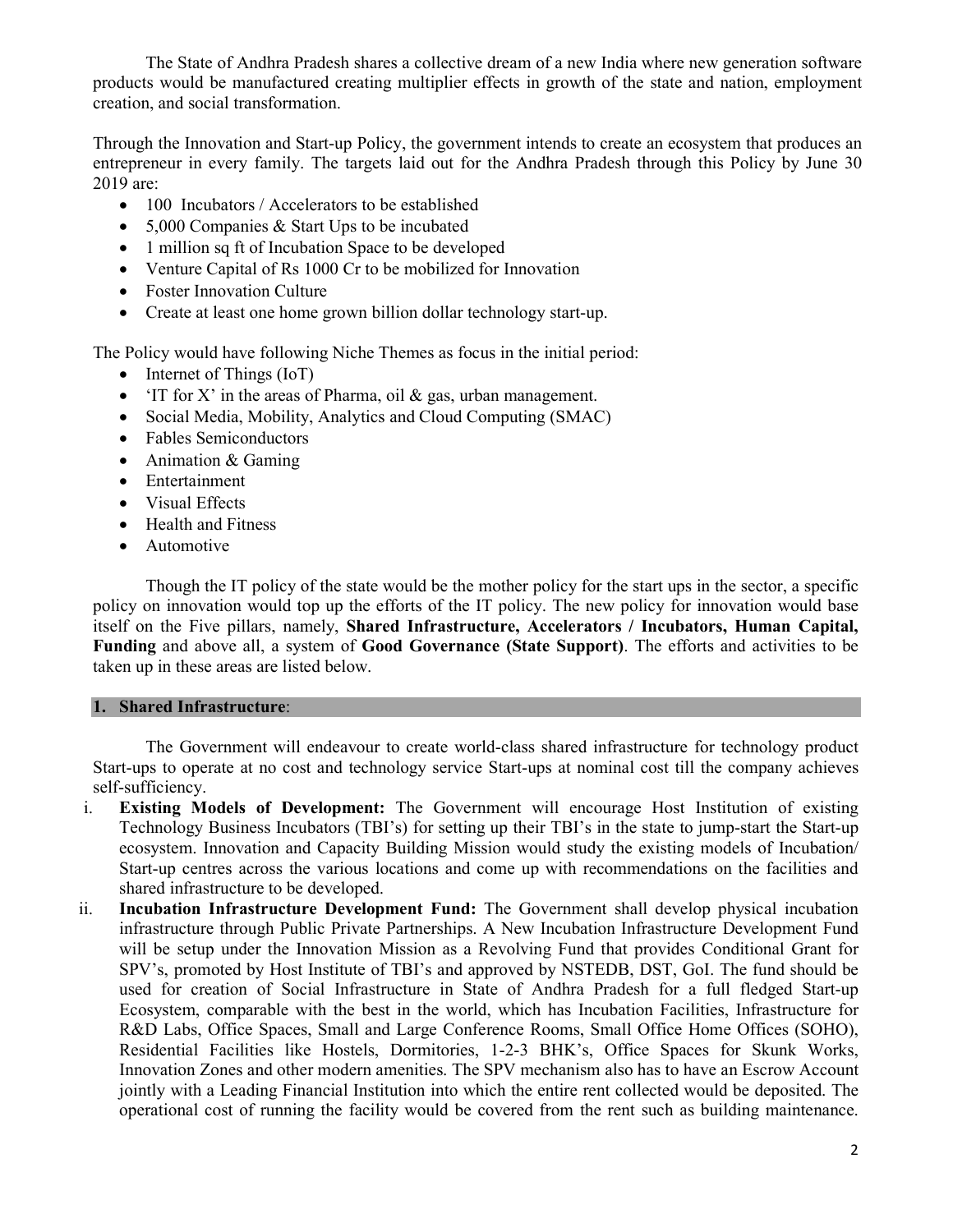The surplus cash, if generated each year, would be transferred back to the Revolving Fund until the total Project Cost is recovered completely.

- **1.2.1** Along with the Incentives provided in the IT Policy, Host Institutes of TBI's that are recognized by National Science and Technology Entrepreneurship Development Board (NSTEDB) shall be entitled for lease of land and space for a period of 90 years for setting up TBI's and related infrastructure to create world class Live- Work – Play environment sat Government owned IT Parks. The lease amount in such cases shall be payable in equal annual installments over the period of lease.
- **1.2.2** The responsibility of marketing the facilities created shall be with the selected partner. The Government shall provide such promotional support as needed.
- **1.2.3** Appropriate relaxations will be provided from the zoning regulations and land usage conversions, subject to environmental safeguards.
- **1.2.4** Relaxation to AP Building Rules would be considered, subject to the payment of City Level Infrastructure Impact Fee and clearances from Fire Services, Airport Authority and conformance to the National Building Code and statutory regulations.
- **1.2.5** The principles of green buildings, green IT, e-Waste management, Walk-to-Work and Cycle-to-Work shall be followed while designing the facilities.

# iii. **Common Infrastructure:**

The Government would facilitate creation of support infrastructure for development of innovation ecosystem to attract new entrepreneurs, such as:

- a) Common Testing labs &tool Rooms.
- b) Enterprise Software & shared Hardware.
- c) Shared services like legal, accounting, technology, Patents, Investment Banking.
- d) Other Amenities and Facilities like individual accommodation, hostel rooms.
- e) Community for Start-ups.

# **2. Accelerators & Incubators:**

The Government shall establish at least one world class Accelerator/ Incubator by inviting global Accelerators and Incubators to set up their programs in the state.

- i. The Government will also support small accelerators/incubators in multiple locations, by providing support and space to bring in expertise and Start-ups in the incubation centres through diverse models.
- ii. The government targets to create 1 million square feet of Incubation Space by 2019
- iii. Government proposes to partner with Indian and globally successful Incubators in order to replicate the successful Funding and Mentoring Models.
- iv. Government proposes to partner with accelerators by providing support and space to bring in expertise in operating and managing the Incubation centres.
- v. The Government would focus on closely monitor the proceedings of the initial batches/ groups in the Incubation centres as these would seed the ecosystem which will fuel the subsequent batches.

# **3. Human Capital:**

Inculcating the habit and embedding the idea of innovation among all the citizens in every aspect of economic activity is essential for promoting the culture of innovation in the people. This needs to be achieved through strong educational support to bring out innovators and *techno-preneurs* among the youth. The Government would work with universities, educational institutions and the industry to provide pretrained manpower in emerging technologies and to foster a culture of entrepreneurship.

i. **Update Syllabus:** The Universities will be advised to change the course curriculum to be in tune with the emerging technologies and align to the requirements of the Industry, and to introduce courses in entrepreneurship development through incubators. Industry Experts may be leveraged to teach courses at incubators and students who are interested may elect these courses. The evaluation provided by approved industry experts may be sent by the incubator to colleges/university for inclusion in the electives that students can learn as part of the degree course.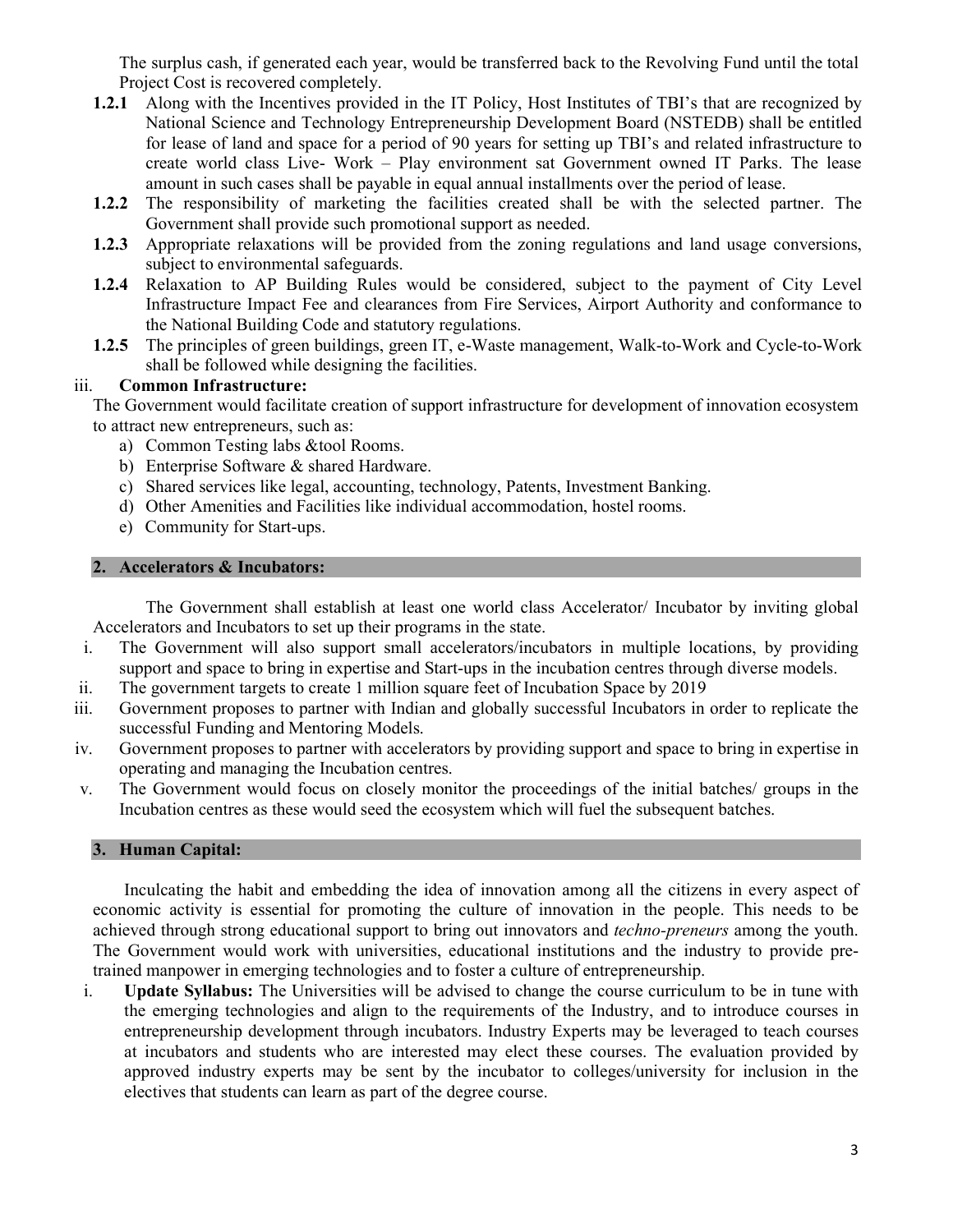- ii. **Faculty Up gradation:** A special scheme of faculty up gradation shall be introduced. The Government would support enhancing infrastructure at existing universities to train the faculty for promotion of innovation.
- iii. **Mandatory apprenticeship:** All educational institutions offering under-graduate courses in shall implement a mandatory scheme of internship/ apprenticeship in the last year of the course in association with the industry. This may be waived off for students who are setting up their own Start-ups in Incubators.
- iv. **Credits to MOOCs and insertion as electives:** The Universities will be advised to give credits to the students successfully completing notified online courses (MOOCs) and their insertion as electives. The University in conjunction with Incubators operating in the state shall decide the number of credits and evaluation methodology for such courses. Students should be free to learn electives even in first or second year of college as part of degree completion.
- v. **Gap Year concept of Student Entrepreneur in Residence:** Universities may introduce the concept of Student Entrepreneur in Residence. Outstanding students who wish to pursue entrepreneurship can take a break of one year, after the first year, to pursue entrepreneurship full time. This may be extended to two years at the most and these two years would not be counted for the time for the maximum time for graduation. Even though this can be done even now, our society is still not ready and thus having this as a scheme from the University would allow the parents to be comfortable and confident that this is a government approved scheme that their children are availing. The Gap Year facility may be given to ensure syllabus continuity at the time of joining back and after an appraisal process by an incubator where the student is attached.

# vi. **IT & Entrepreneurship @ College level:**

- All Universities in Andhra Pradesh may give 5% grace marks and 20% attendance every semester for student Start-up teams, which have at least one woman as a cofounder.
- Students may be permitted to undertake their Industrial Seminar, Project Seminar and Industrial Visit at Technology Business Incubators where the additional facilities are being setup.
- Student's entrepreneurs working on a Start-up idea from first year of college may be permitted to convert their Start-up project as their final year project towards degree completion. Mentors assigned by Incubators may be allowed to conduct Viva Voce. Project reports certified by the Incubators may be sent back to the respective colleges for forwarding to university

All the above three proposals may be implemented by Universities from the Semester Starting from June-July 2014itself and may issue this with immediate effect.

- vii. **Distribution of Raspberry Pi/Adruino/Little Bits Kits & Start-up boxes to the students:** The schools in the state would be encouraged and helped to distribute Rasberry Pi, Adruino, Little Bits  $\&$ Start-up boxes to promote the teaching of basic computer science in schools and ignite the imagination of students. The Government would also make efforts to bring in private sector and CSR funding for this purpose.
	- **3.7.1** Annual Science Fairs would be held to identify and promote innovation & Entrepreneurship at School Level.
	- **3.7.2** A program would be conceptualized to have district level competitions for business ideas for the Student groups from  $8<sup>th</sup>$  to  $10<sup>th</sup>$  Standards with a maximum grant of Rs. 25,000 per idea. A maximum of 50 ideas each year would be facilitated.
- viii. **Innovation and Transformation Academy:** An academy for fostering Innovation in the State would be established in Tirupati. This would help in institutionalizing culture of entrepreneurship in the state by providing leadership and entrepreneurship training.
- ix. **Entrepreneurship Boot-camps** College and School Level Entrepreneurship Development Cells (Boot-camps) may be created through pilot incubators for creating support and awareness at local level inside the college campus itself.
- x. **Entrepreneurship Learning** Pilot Incubators are to roll out one day training programmes in schools for exposure to entrepreneurship. At college level, entrepreneurship training has to be immediately provided as a weekend workshop done in partnership to be taken up by the Innovation and Transformation Academy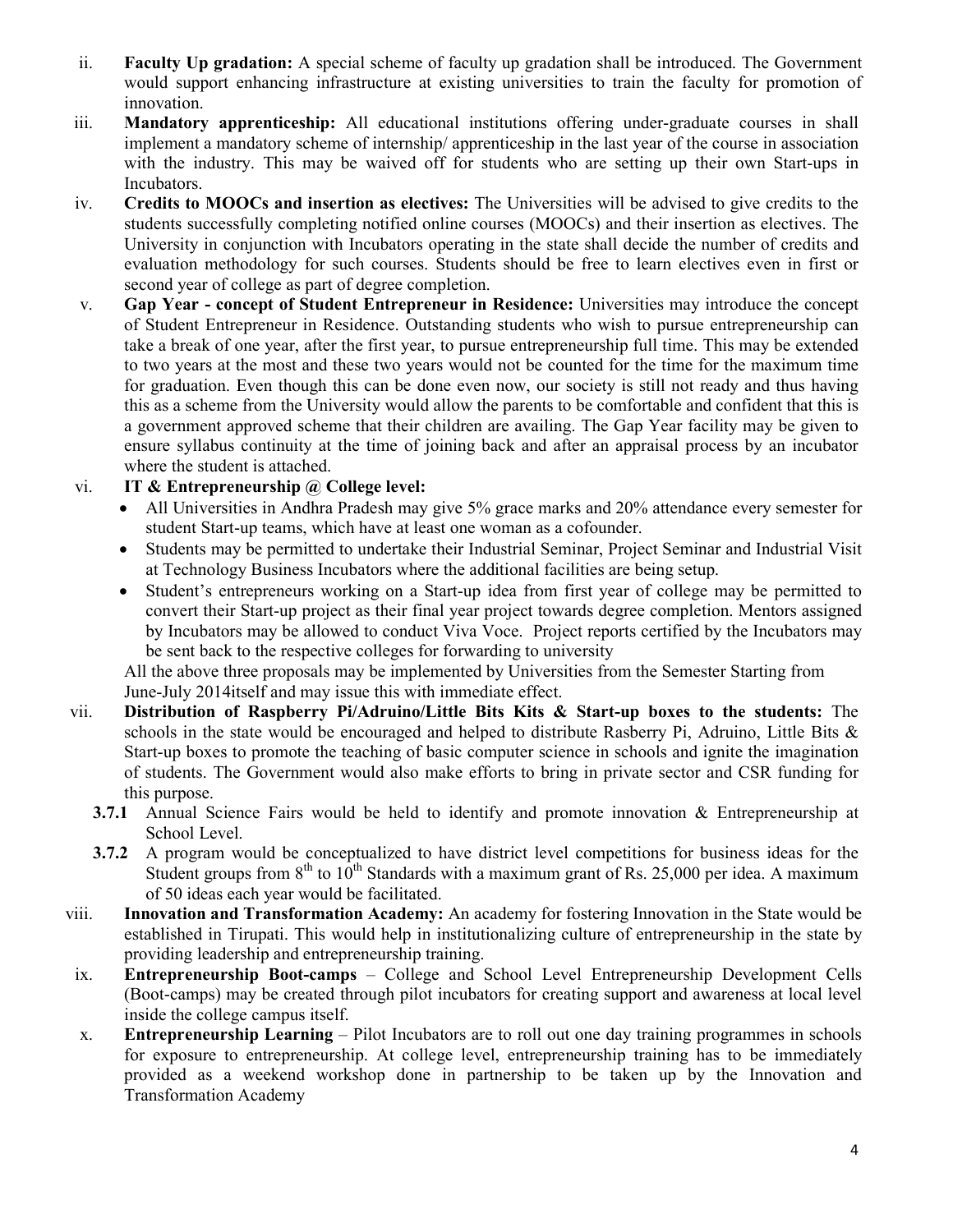- xi. **Attracting International Mentors**: The Government will provide subsidy to Incubators for bringing international consultants, mentors and for hiring and training local fresh talent.
- xii. **International Start-up Culture and Exchange Programme** An international Start-up programme would be setup to send the most brilliant start-ups, college and school students to leading Start-up destinations around the world for getting global exposure at a young age. Select College Principals and Teachers would also be send for gaining international exposure to learn about Start-up culture in universities like Stanford, Harvard and MIT and see how MOOC's are being used in various schools and colleges for education. Similarly, tie-ups may be setup to bring world class Start-ups to work alongside Start-ups in Andhra Pradesh for faster learning and cultural exchange.
- xiii. **e-Literacy:** The GOI scheme of e-Literacy would be implemented to make one person e-literate in every household, in partnership with the industry.
- xiv. **Innovation Zones-** All state departments have to setup Innovation Zones at Pilot Incubators in order to bring closer industry-institute interaction for creating innovative products and applications for the PSU's under the Department, e Governance Applications, SMAC products etc in the Department
- xv. **Market Support and State Database:** The Government will focus on Start-ups while supporting industry associations (as decided by AP Inc) for conducting surveys and/or research on trends in technology, research, innovation and market intelligence on niche themes. The Government would also create a portal containing a database of innovations being carried out in the State.
- xvi. **Business Networking and promotional events:** The Government will promote and encourage participation in various national and international events by the industry and by leading a Governmentindustry business delegation to the identified Exhibitions and Conferences. Government would also undertake various promotional events and road shows at various locations from time to time. 50% (100% for SC /ST & Women Entrepreneurs) reimbursement of the exhibition stall rental cost for participating in the notified national/international exhibitions limited to 9 sq. m of space would be provided to the Start-ups.
- xvii. **Digital Marketing:** Advertisement and marketing support subsidy will be provided for digital marketing as most of the SMAC enterprises are in the B2C space.

# **4. Funding - State Innovation Fund:**

The government will create an Initial Innovation Fund of Rs.100 crore (1 billion) for entrepreneurs and businesses.

- i. The Fund will be in the nature of Fund of Funds. It does not invest directly into Start-up companies. It shall participate in the Capital of SEBI approved Venture Capital Funds, up to 15% as Limited Partner. The VC Fund in turn is free to invest in Start-ups located in AP, basing on its own criteria.
- ii. The fund would be professionally managed like a PE / Venture Fund with Industry leaders on the investment committee and would also leverage support from private partners and GoI.
- iii. The Fund would also support establishment of Pilot Incubators and Human Capital Developmental Programmes through Host Institutes approved by National Science and Technology Entrepreneurship Development Board, Government of India.

# **5. State Support:**

# **A. Non Fiscal Incentives**

The fiscal and non-fiscal incentives applicable to all categories of IT industry would be applicable to the incubators, accelerators and start ups. In addition,

i. **Effective Single-Window System:** A highly empowered 'Single Window Clearance Unit' will be created and operationalized for granting approvals  $\&$  clearances to primarily first time and young entrepreneurs. A single window clearance will be provided for VAT, Labour, Municipal and other local registrations and compliances. It would be supported by state-of-the-art centralized help desk on 24x7 basis duly leveraging the e-Biz portal set up by GoI. The objective of this window would be to (a) reduce time to set up business and (b) reduce cost of doing business.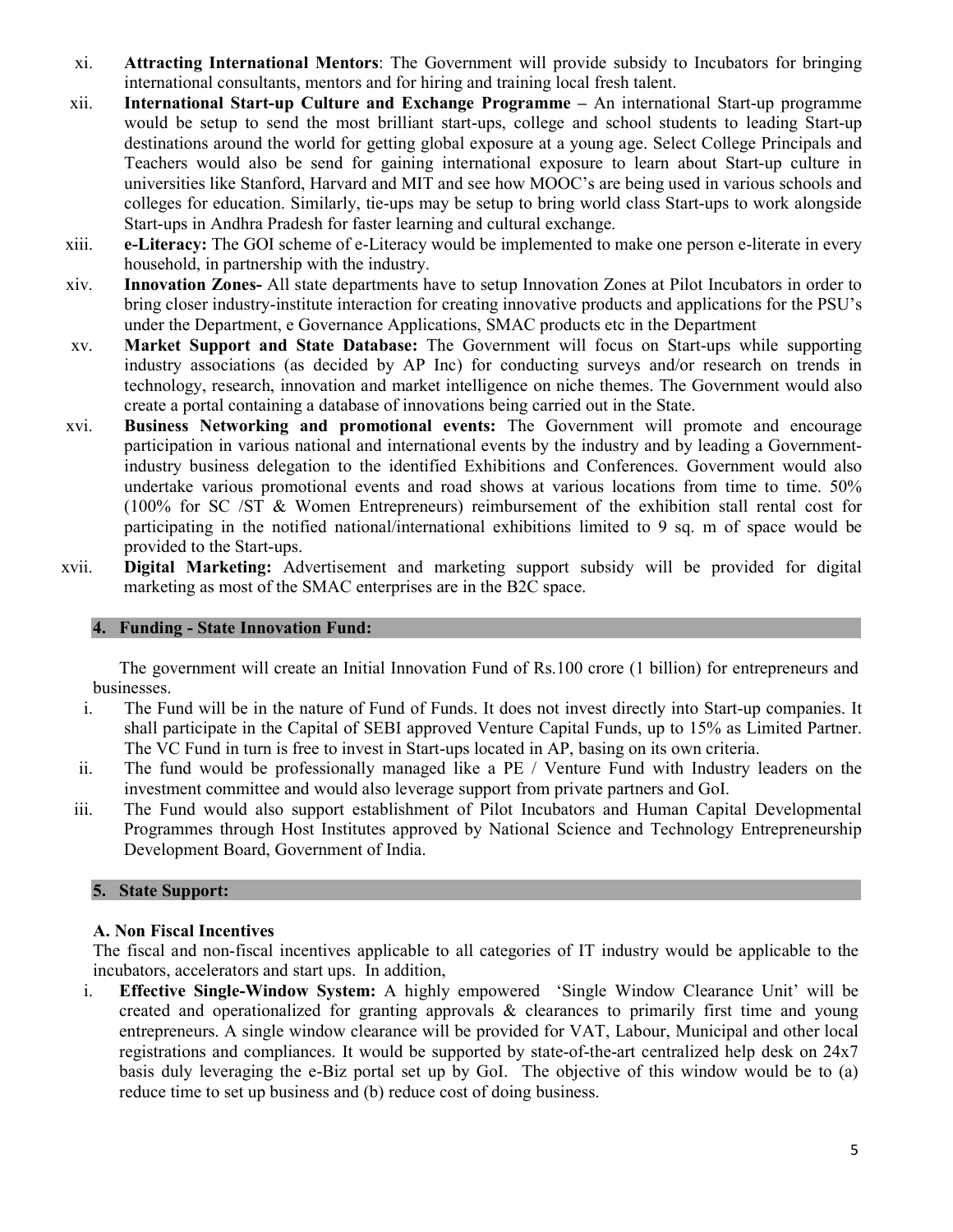- ii. **Special provisions for the Start-ups:** In addition, allocation of space will be provided to incubators and Start-ups on priority. Special dispensation for Start-ups backed by PE/VC funding would be created.
- iii. **Awards for Innovation:** The government will encourage innovation amongst the entrepreneurs through Innovation awards. The focus of these awards will be mostly on innovative products that attend to societal problems and would be awarded every year.
- iv. **Technology Server & Software:** 
	- **5.4.1 Cloud Server:** Government would host a cloud sever that would connect all the incubation centres across the state. This server would be beneficial to all the Start-ups at low or nominal costs.
	- **5.4.2 Enterprise Software & Device Testing Labs:** Based on the requirement, Government would procure Enterprise versions of key software required for testing and other purposes at incubators. These software and Labs can be utilized by the companies in the incubation space at nominal charges.
	- **5.4.3 MIT FAB LABS** In order to promote education in hardware manufacturing and creating prototypes of hardware products a High End FABLAB from MIT (Boston, USA) would be setup at a Pilot Incubator.

# **B. Fiscal Incentives**

The incentives available for MSMEs in the IT policy would also be directly applicable to the start ups, In addition to that:

v. **Reimbursement of VAT/ CST:** Reimbursement of VAT/CST on goods supplied to the Incubator or incubatee and on sale or leasing of goods by Incubator to incubatee would be provided.

#### **6. Governance of Innovation Policy**

- i. **APInC:** An empowered 'Andhra Pradesh Innovation Council (APInC)' would be formed with the representatives of industry, incubators and the other stakeholders. The APInC would administer the incentives in a speedy, time-bound and transparent manner.
- ii. **Empowered Mission for Innovation & Capacity Building:** An empowered Mission would be established to give a fillip to the development of the sector and take faster and agile decisions. The mission would be headed by a Technocrat who has a proven record of promoting innovation in technology areas. It would consist of 3 experts one each in e-Governance, Electronics and IT, 3 academicians and 3 representatives of industry.

#### **7. Public Private Partnership Model**

The establishment of new incubators and accelerators would be in PPP model to leverage the risk taking strength of the Public Sector along with the execution skills of the Private Sector. The roles and responsibility of State Government and Private Sector is outlined below.

# i. **Role of State Government**

- **7.1.1** Provide Administrative Guidance and Support to Private Partner for setting up Incubator.
- **7.1.2** Provide guidance and support to arrange Infrastructure and other necessary support from time to time for successful running of Incubator based on existing government policies in effect from time to time.

# ii. **Role of Private Sector as Host Institute**

- **7.2.1** Vision and Execution of Incubator.
- **7.2.2** Organizational Responsibility and Management of Incubator.
- **7.2.3** Establishing Support Eco-Systems, Capital Asset Management and Resources as required for the Incubator.
- **7.2.4** Management of the Incubator on day to day basis.
- **7.2.5** Private Partner will be responsible for creating a self sustaining business model needed for the execution of the Incubator after the support period given to incubated Start-ups which is maximum of 3 years in case of service Start-ups and 5 years in case of product Start-ups from the date of their entry into the incubator
- **7.2.6** Shortfalls if any in revenue generation will be met by Private Partner post the support period.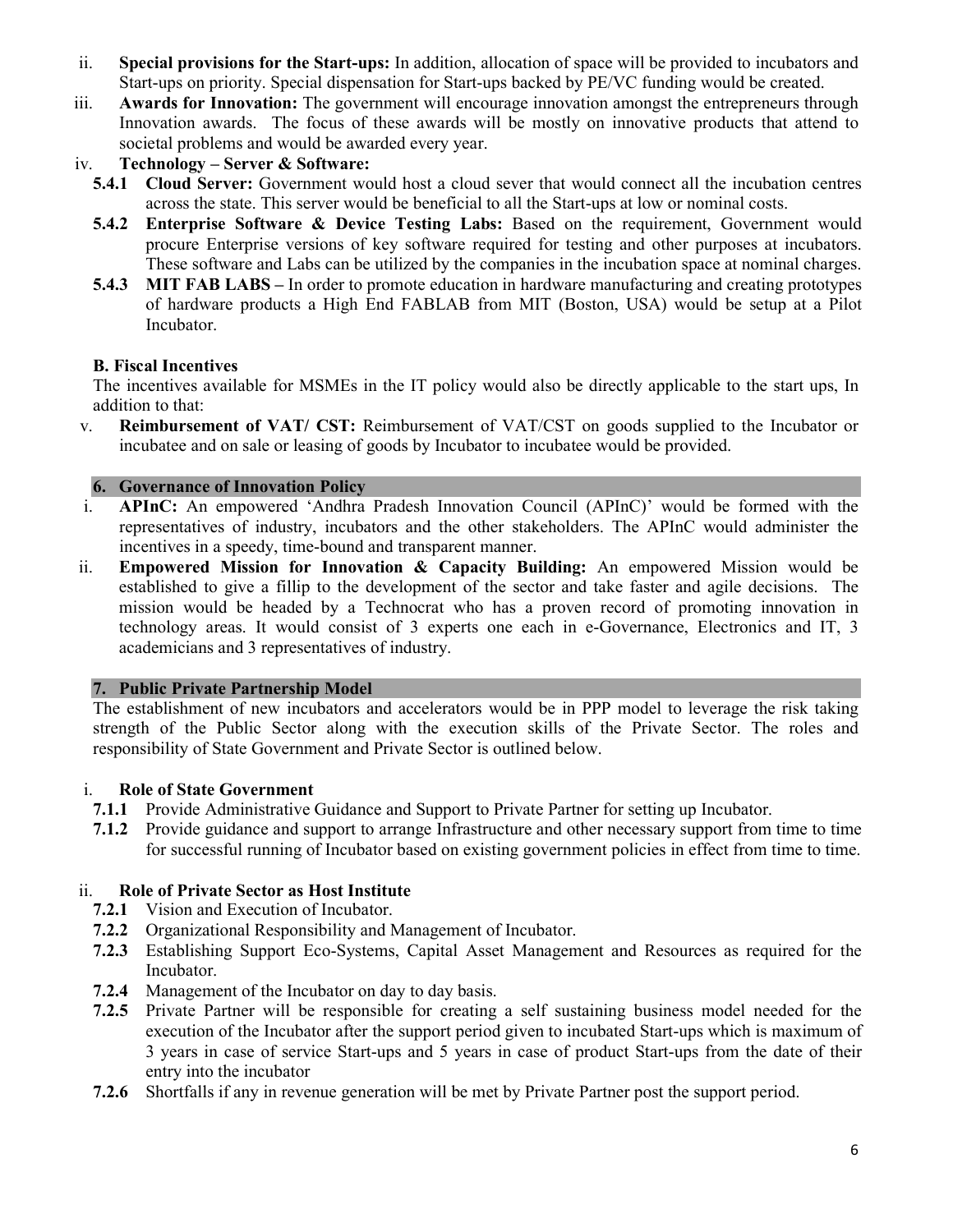- **7.2.7** Private Partner will be responsible to find, Nurture and Support Incubatee companies with a flexible framework based on the changing Incubatee requirements in the Sector.
- **7.2.8** Ensure pro-active participation of other Private Sector companies for the Incubator in terms of raising funds for incubator and angel investment for Start-ups.

# **8. Establishment of Pilot Incubators in PPP Model**

- i. Andhra Pradesh would be one of the first states in India to come out with a comprehensive Innovation and Start-up policy with thrust on PPP model of incubation. Thus, there are very few case studies or models to learn from and knowledge has to be built with pilot experimental projects to create a comprehensive roadmap for Innovation and Entrepreneurship in the state. As the Indian Start-up Ecosystem is at a nascent stage, considerable support has to be provided by the State in terms of infrastructure and policy support with programme execution and expertise leveraged from the private sector.
- ii. With a view to jump-start the Start-up ecosystem in the state of Andhra Pradesh, Reputed Pilot Incubator (Host Institute'), which are approved by National Science and Technology Entrepreneur Development Board , Dept of Science & Technology, Govt of India , will be selected on nomination basis & non-exclusive basis to setup a Pilot Incubators under Public Private Partnership model
- iii. Appropriate Selection Mechanism shall be created for selection of Pilot Incubators (Host Institutes).
- iv. Focus Areas– Initial for establishment of pilot incubators would be within the areas of
	- Telecom and Mobile Internet
	- Internet of Things (IoT)
	- 'IT for X' in the areas of Pharma, oil  $\&$  gas, urban management.
	- Social Media, Mobility, Analytics and Cloud Computing (SMAC)
	- Fables Semiconductors
	- Animation & Gaming
	- Electronics
	- Entertainment
	- Visual Effects
	- Health and Medical Equipments
	- Sports and Fitness
	- Automotive
- v. **Performance Linked Assistance:** Assistance at Rs. 12,500 per month, for a maximum period of three years per incubated Start-up company located in the identified Incubation Centre developed by the State, would be provided to the Pilot Incubator (Host Institute) approved under the Pilot Projects. 10% annual increase in performance linked assistance would be provided.
- vi. **Physical Infrastructure and Essential Infrastructure:** Fully Furnished and Ready to use Plug and Play Infrastructure along with Computers with 1GBPS internet connectivity, Electricity, Water, Security and other office facilities would be provided as Infrastructure support from the State Government for the Pilot Incubators
- vii. **Term and Duration:** The Pilot Incubators, which are setup, would be initially for a period of five years. Based on successful performance review, they would be eligible for further support based on learning's from the pilot.

# **9. Establishment of Start-up – Bootup - Scaleup Model for a Product Start-up Nation**

- i. The Government has published on its portal (www.ap.gov.in) a Blueprint for development of IT, Electronics and e-Governance sectors in the State. To realize this vision, the Government of Andhra Pradesh will seek to co-create a product nation in India and will work to bring cutting edge policy recommendations necessary to enable creation of Indian owned Global Technology Companies based out of AP.
- ii. Government of AP will work with Industry Associations for Software Product Industry to be recognized as a new Industry with NIC (National Industrial Classification) Code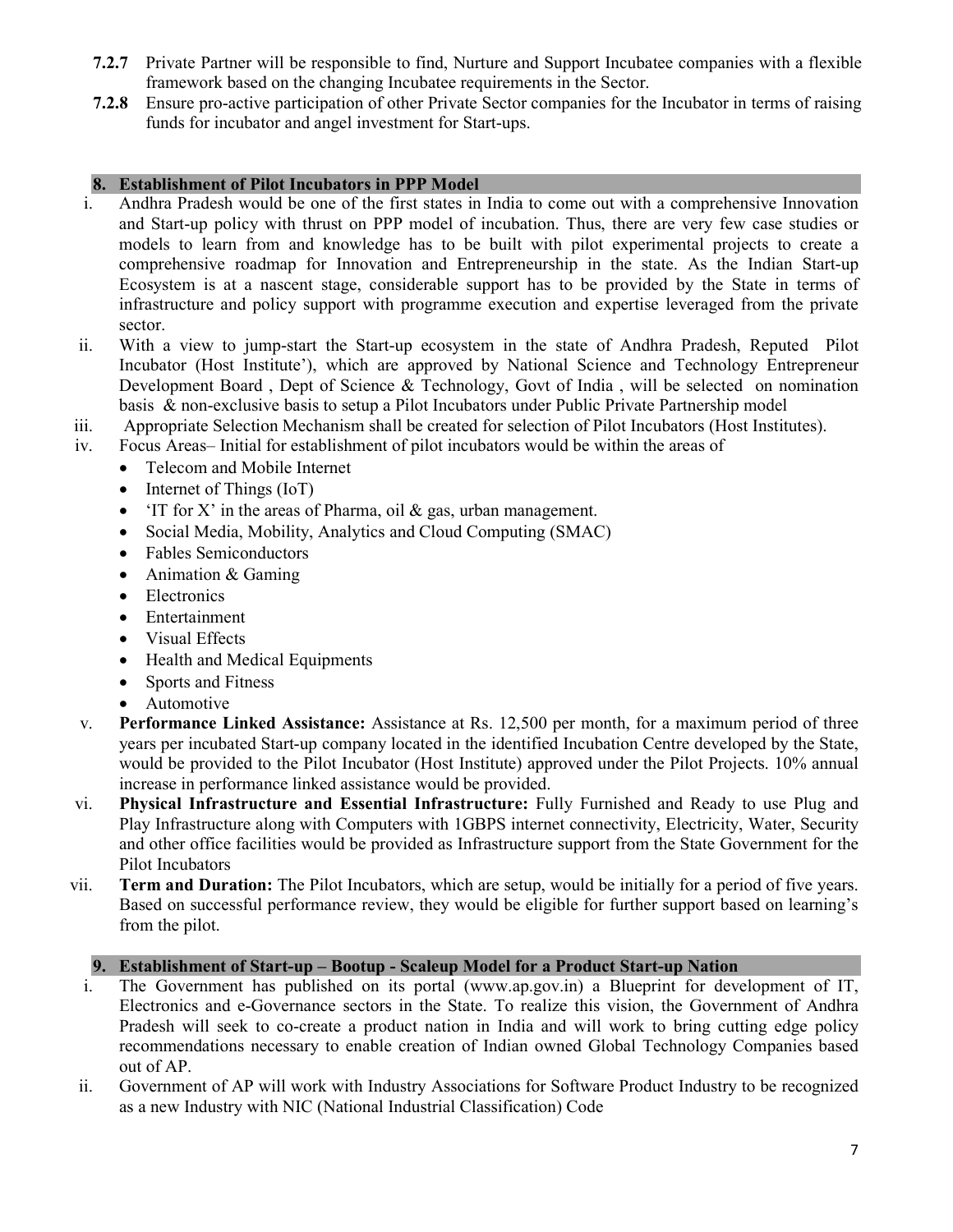- iii. The Government will act as market maker for giving a massive fillip to Software Product Industry. In line with the State IT Policy, an Innovative Start-up-Boot up-Scale-up Model would be followed for attracting cutting edge Software Product Start-ups to Andhra Pradesh by leveraging the points of IT projects up to 50Lacs for Rural Companies, up to 5Cr for MSME's registered in Andhra Pradesh and up to 50Cr per annum proposals to be taken up Suomoto using Swiss Challenge
- iv. Time bound approval of Proposals in 4 weeks would be given to Innovative Product Companies to demonstrate their product(s) as Pilot project i.e., Start-up Phase. Once the pilot is successful, the Government would encourage companies to do local product development for software companies and manufacturing (for hardware companies) i.e.-Boot up Phase. The companies, which have deployed their products in Andhra Pradesh, would then be given incentives as decided by the State Innovation Council to go National and International i.e.- Scale up Phase.

This Policy would be valid till 2020 unless modified.

A customized index would be created to track the quality of innovation ecosystem over time in the State by benchmarking to the National and International levels. The factors for this index would be drawn from renowned international indices such as World Bank Knowledge Economy Index, UNCTAD Innovation Capability Index, UNDP Technology Achievement Index, Arco Technology Index, RAND Science and Technology Capacity Index, European Innovation Scoreboard Summary Innovation Index, WEF Global Competitive Index, World Business and INSEAD Global Innovation Index etc. Based on the performance on this index and other experiences in the implementation, this policy would be updated every year in-order to strengthen the software products culture and ecosystem, crafting better polices and enabling creating market catalysts for the state of Andhra Pradesh.

ITE&C Department shall issue appropriate Implementation/Operational Guidelines with simplified application Performa and procedure for claiming of the incentives.

#### **(BY ORDER AND IN THE NAME OF THE GOVERNOR OF ANDHRA PRADESH)**

# **SANJAY JAJU, SECRETARY TO GOVERNMENT**

To All the Departments of Secretariat The Commissioner and I.G., Stamps and Registration, Hyderabad The Vice Chairman and Managing Director, APIIC, Hyderabad The Commissioner, Industries, Andhra Pradesh The Executive Director, APIIC, Andhra Pradesh The Commissioner, Information and Public Relations, Andhra Pradesh The Member Secretary, A.P. Pollution Control Board, Andhra Pradesh The Chairman & MD, AP TRANSCO The Managing Director, APCPDCL/EPCPDCL /SPCPDCL/NPCPDCL The Commissioner, Labour, Andhra Pradesh The Vice Chairman, VUDA/TUDA/VGTMUDA All the District Collectors & Magistrates, AP All the Municipal Commissioners, AP, The Development Commissioner, VSEZ, Visakhapatnam The Director, STPI, Andhra Pradesh The President, ELIAP, Andhra Pradesh The President, ITsAP, Andhra Pradesh The Regional Director, NASSCOM, Andhra Pradesh, The President, VITA, Visakhapatnam, The President, RITPA. Visakhapatnam The President, GITA, Kakinada